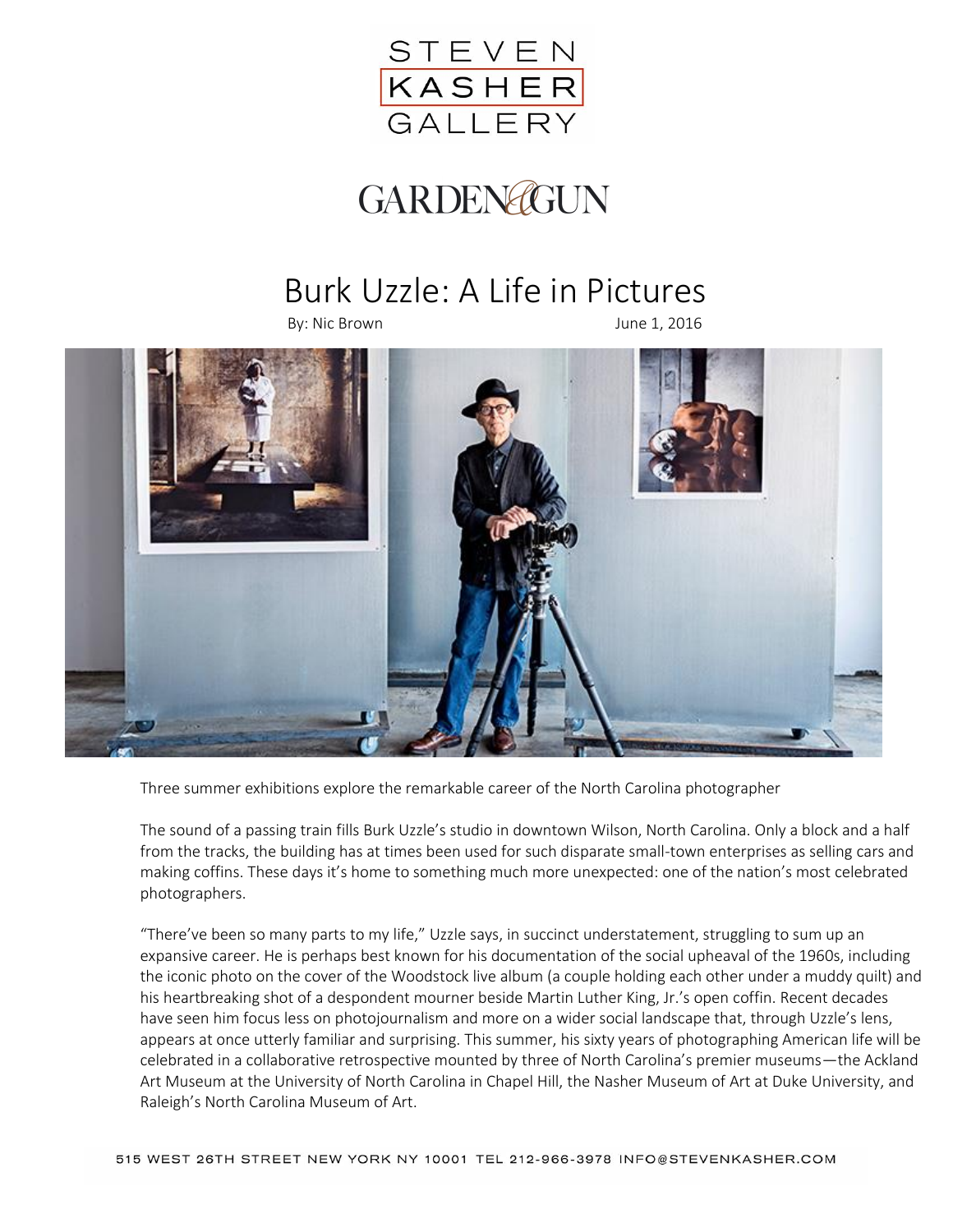



Born in 1938 in Raleigh, Uzzle got his start as an eighteen-year-old staff photographer for the News & Observer. By the time he was twenty-three, Life magazine had brought him on as its youngest photographer ever. He would go on to shoot for Magnum Photos—the legendary photographers' cooperative cofounded by one of Uzzle's mentors, Henri Cartier-Bresson—and has spent the past three decades operating as an independent. And though Uzzle has photographed seemingly every corner of the country, and indeed much of the world, his global experiences seem only to have reinforced his interest in those regions closer to his birthplace. Much of his recent work has focused on the South. Directed by his gaze, we find ourselves pondering a plain suburban yard filled with fluorescent crab pots, a small white church at the edge of a clear-cut field, and a stream running past a bank of moss-covered cars.

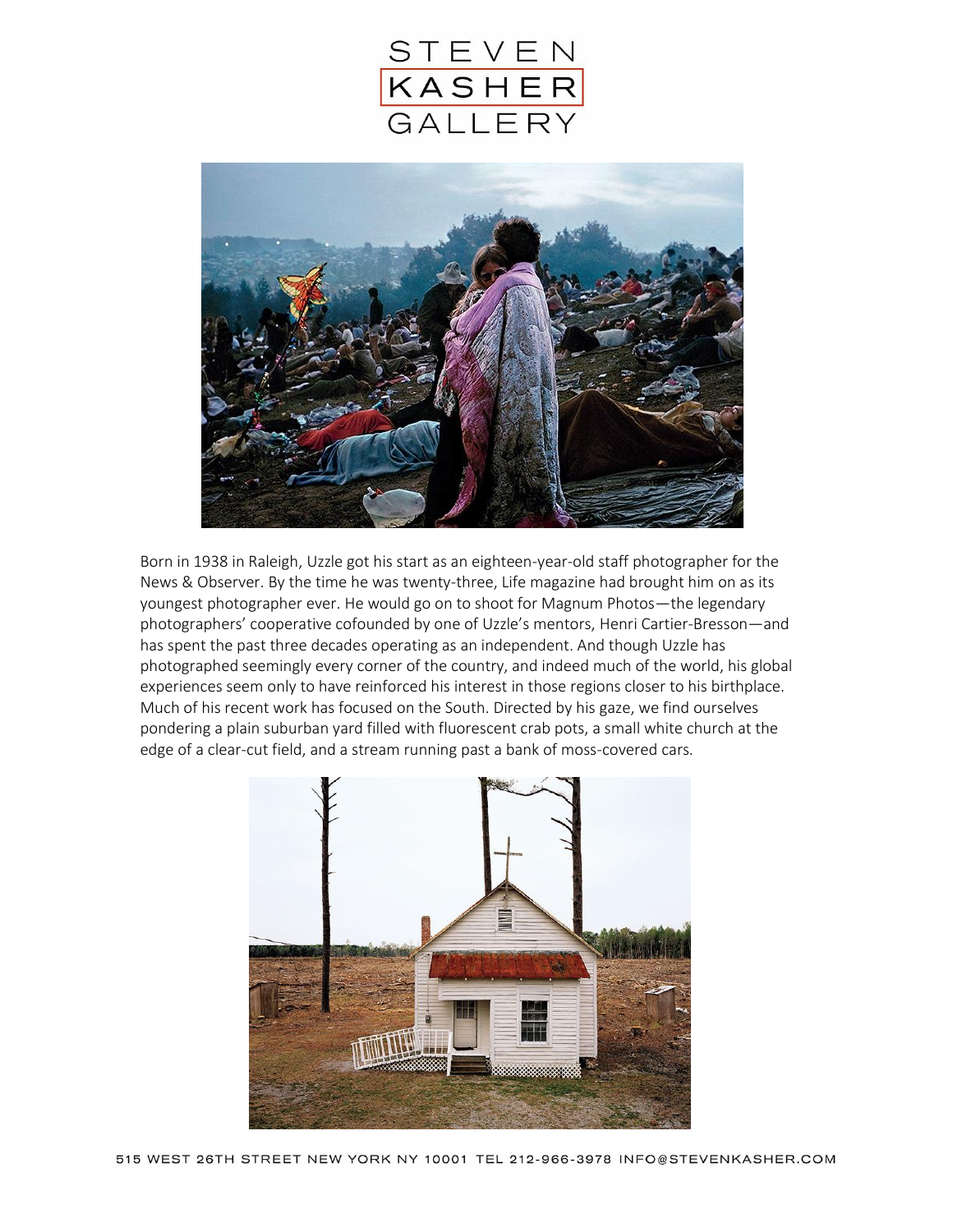

"I grew up in North Carolina and have always been fascinated by the landscape and the people," Uzzle says. After having lived away from the state for nearly fifty years, he returned in 2007. "I kept missing it, and I thought, 'I'm going to move back to North Carolina and shoot where I'm from.'"



His work, he says, is often marked by "a sense of whimsy, humor, and the graphic sense of my eye." And though many of his photos share this unifying aesthetic vision, they cover such a wide spectrum that it only made sense to the museums' directors that they collaborate, with each venue's exhibition focusing on a different facet of Uzzle's career. The Ackland will publish an accompanying book on the photographer.